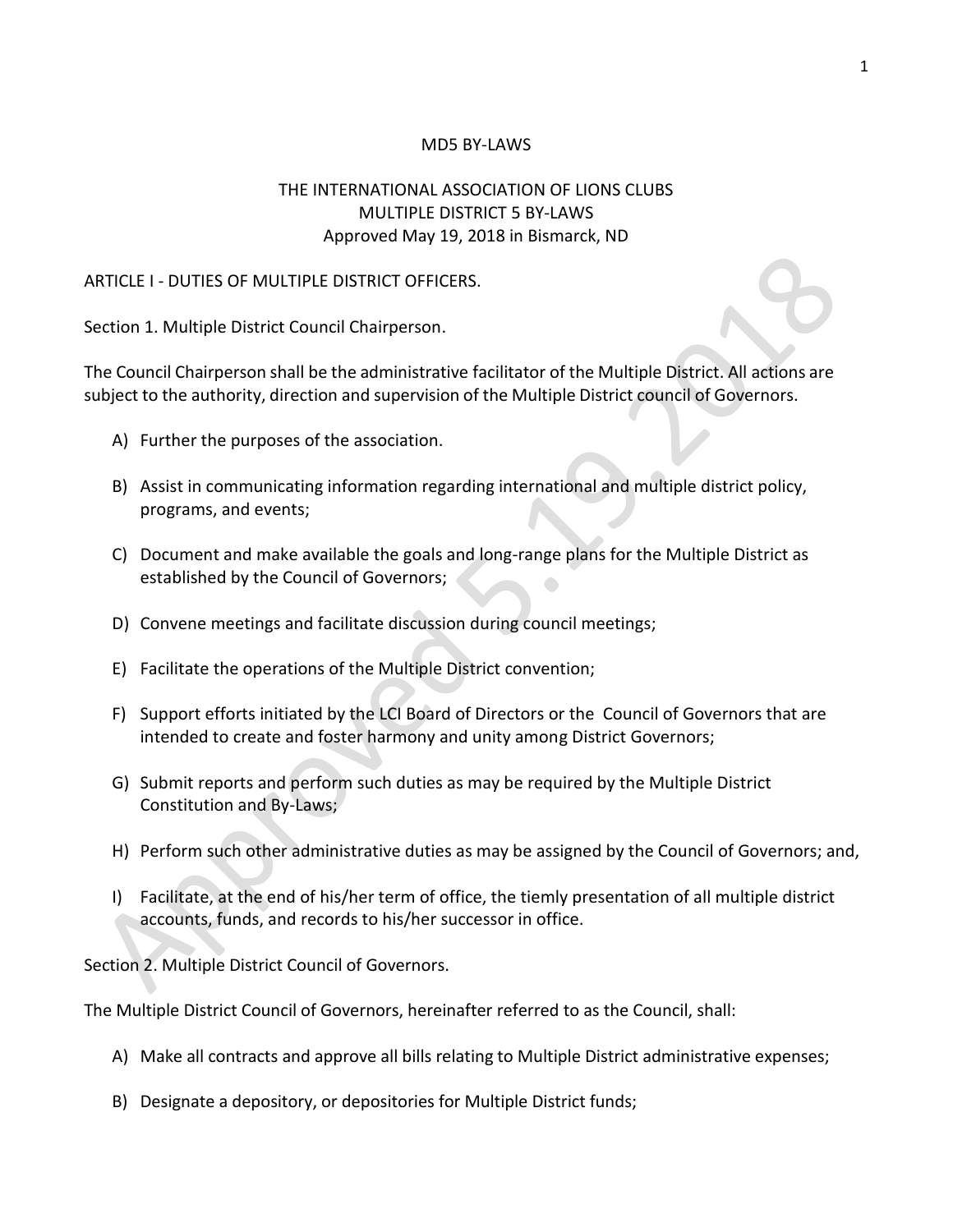- C) Determine the amount of surety bond for the Multiple District Treasurer and approve the surety company issuing said bond;
- **D)** C)Receive financial reports, semi-annual or more frequently, from Multiple District Council Treasurer and provide for an annual end of fiscal year audit of the books and accounts of the Multiple District Council Treasurer; and,

 $\overline{E}$  D) Provide leadership and guidance as necessary, endeavoring to have each District in the Multiple District operate within its Constitution and By-Laws to the best of the Multiple District and LCI.

Section 3. Multiple District Council Secretary and/or Council Treasurer.

Under the supervision of the Council Chairperson and direction of the Council, the Multiple District Council Secretary and/or Treasurer hereinafter referred to, as Council Secretary and Council Treasurer shall:

- A) Secretary: Keep an accurate record ofthe proceedings of all meetings of the Council and within ten (10) days after each meeting forward copies of same to all members of the council and to Lions Clubs International.
- B) Secretary and/or Treasurer: Assist the Council in conducting the business of the Multiple District and perform such other duties as are either specified or implied in either the Multiple District Constitution or By-Laws, or asmay be assigned by the Council or Council Chairperson
- C) Treasurer: Receive and give proper receipts for all funds and assessment paid to the Multiple District, deposit same in accounts approved by the Council, and disperse same under supervision and control of the Council by cheques drawn against said accounts, signed in accordance with provisions of these By-Laws;
- D) Secretary and/or Treasurer: Keep accurate records and minutes of all Council and Multiple District Meetings and keep accurate books of Multiple District accounts, and allow review of same by either any member of the Council or any club in the Multiple District (or any authorized agent of either) at any reasonable time for any proper purpose; and

 $E$ ) Treasurer: Secure bond for the faithful performance of the duties in such sum and with such sureties as may be required by theCouncil.

## ARTICLE II - ELECTION OF COUNCIL CHAIRPERSON

The council chairperson shall be elected by the District Governors and District Governor-Elects of the multiple district provided that such chairperson shall be a current an immediate past district governor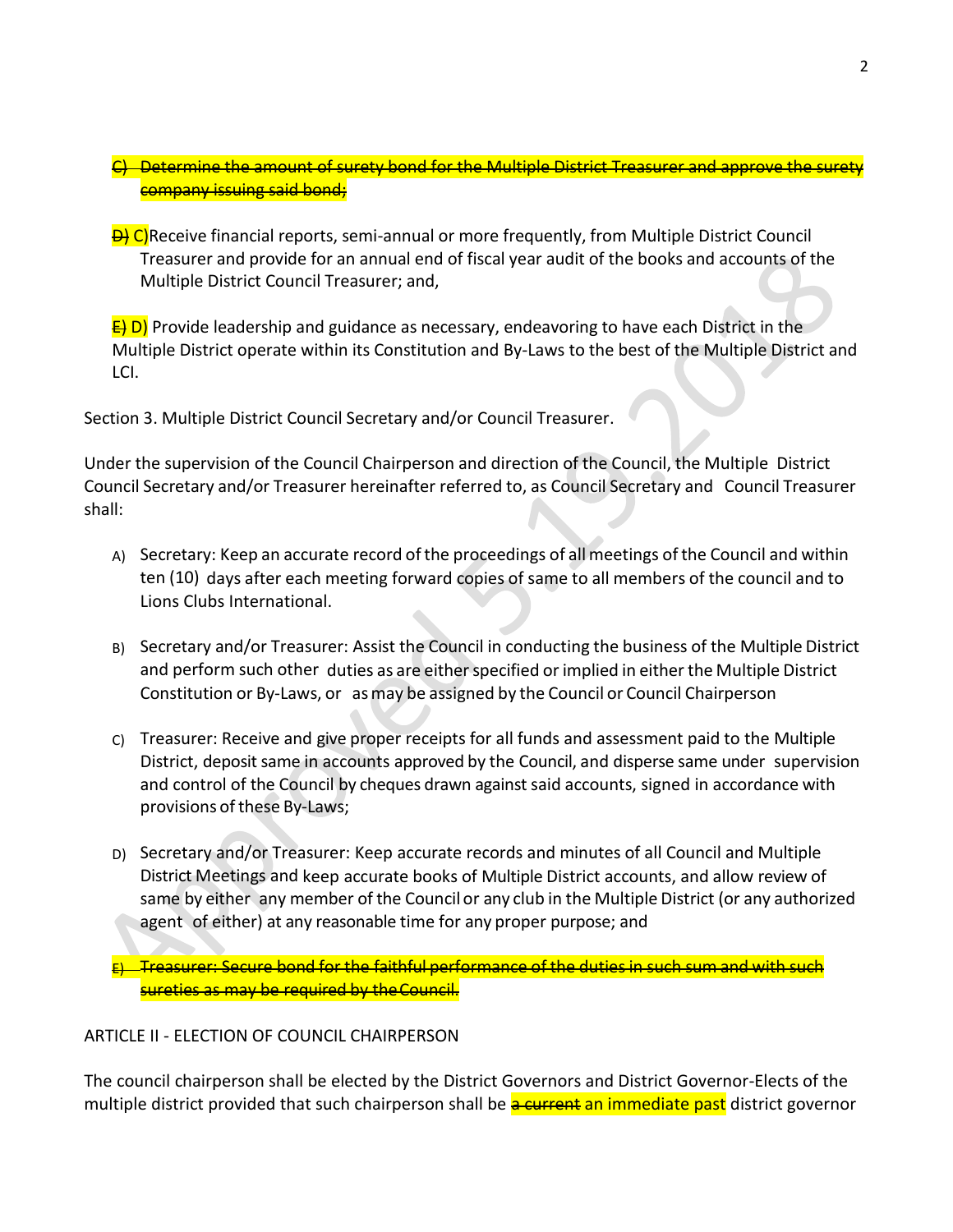when he/she takes office. The council chairperson shall serve for a one-year term only and cannot serve in that capacity again. A meeting of the district governors of the multiple district who will be in office during the term of the council chairperson elected shall be called following the multiple district annual convention, but no later than 30 days following the closing of the International Convention for the purpose of selecting a council chairperson.

ARTICLE III - MULTIPLE DISTRICT COMMITTEES AND LEADERSHIP POSITIONS.

Section 1. Appointment of Multiple District Committees.

The Council Chairperson, in consultation with the Council, shall appoint the Chairperson of, and fill any vacancies occurring in the Multiple District Committees required by LCI and/or approved by the Council. Assignments to a special committee may be made as Council chooses in the best interests of the Council and the Multiple District.

 $\bullet$ 

Section 2. Multiple District Protocol Chairperson.

The Council of Governors shall appoint annually a protocol chairperson for the multiple district. In MD5, this chairperson will be the immediate Past International Director or her/his designee. Under the supervision and direction of the Council of Governors, the protocol chairperson shall:

- A) At all events attended by visiting dignitaries, provide seating charts in keeping with the association's official protocol; insure that spoken introductions are based on the same. Insure that dress requirements are clear for all events.
- B) Arrange for proper airport (or other arrival) greetings; arrange suitable transportation to hotel or other lodging, inspect hotel room in advance to insure its suitability, and provide appropriate amenities (flowers, fruit, etc).
- C) Arrange for the proper escort of visitors to each function on the schedule.
- D) Arrange courtesy calls on local government leaders (or regional and/or national leaders if the location suggests this as a possibility), as the visitor's schedule permits.
- E) Coordinate public relations media exposure such as television, radio and print media, as necessary.
- F) Coordinate departure from hotel, and transportation to airport (or other departure venue).

Section 3. Global Service Team (GST) Multiple District Coordinator.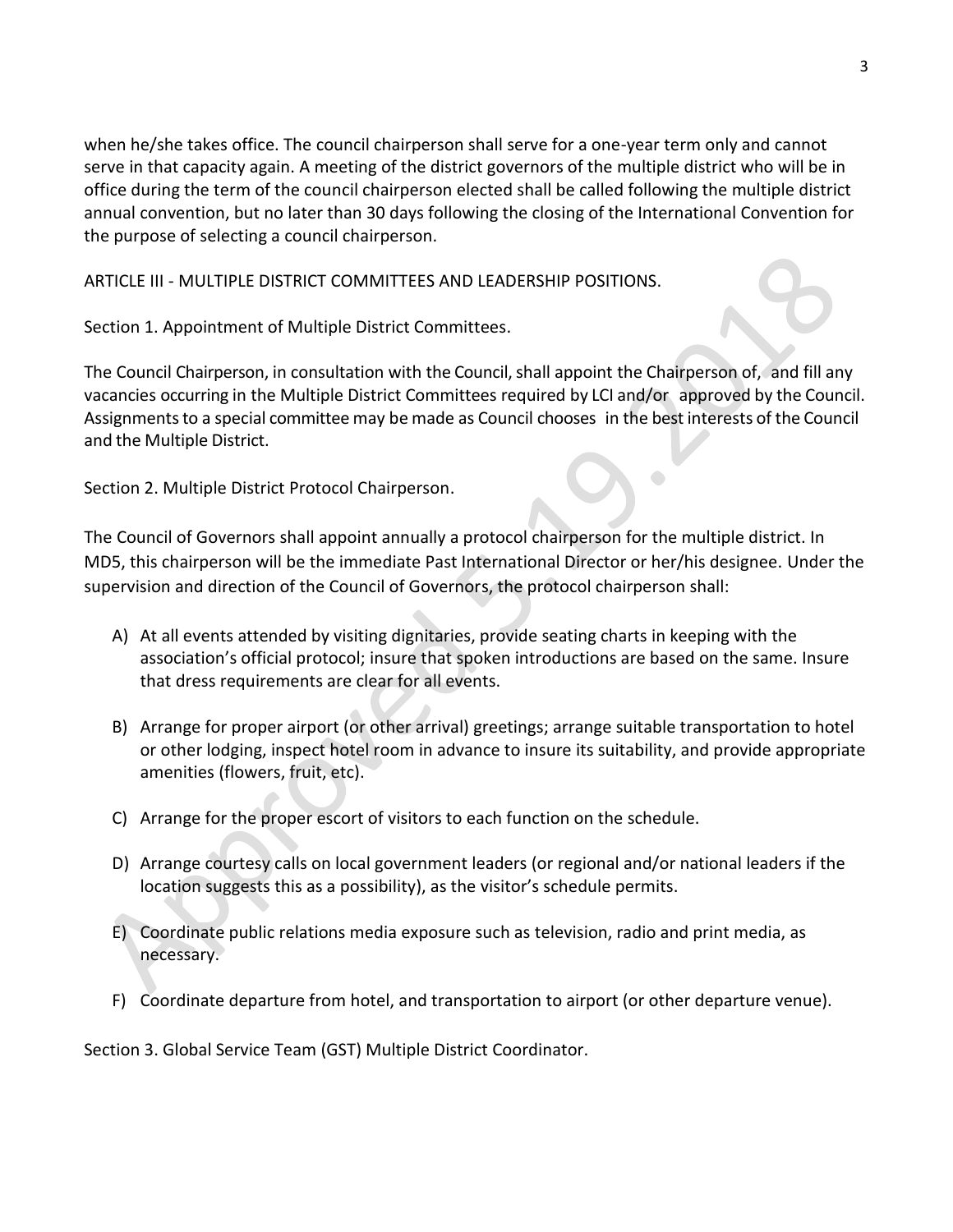The GST multiple district coordinator is a member of the Multiple District Global Action Team. His/her responsibilities include:

- A) Develop and execute an annual multiple district action plan and monitor progress toward goals. Support districts and offers motivation to reach district goals.
- B) Collaborate with GMT and GLT multiple district coordinators and the Global Action Team Multiple District Chairperson (council chairperson) to further initiatives focused on leadership development, membership growth, and expanding humanitarian service.
- C) Support local community service projects that create a sense of belonging and pride to the Lions and Leos in the multiple district.
- D) Collaborate with GMT and GLT to provide retention strategies to districts.
- E) Communicate regularly with GST district coordinators to inform them of LCI and LCIF programs, partnerships and grants.
- F) Serve as a resource and content expert for regional best practices in service project implementation for LCI initiatives.  $\bigodot$
- G) Encourage GST district coordinators to promote service projects that attract multiple generational participant, including the integration and leadership development of Leos.
- H) Increase LCIF coordinator collaboration at the multiple district and district level to maximize LCIF resources and fundraising.
- I) In coordination with the LCIF multiple district coordinator, monitor LCIF Grants given to the multiple district.

Section 4. Global Membership Team (GMT) Multiple District Coordinator.

The GMT multiple district coordinator is a member of the Multiple District Global Action Team. His/her responsibilities include:

- A) Collaborate with the GLT and GST multiple district coordinators and the Global Action Team Multiple District Chairperson (council chairperson) to further initiatives focused on leadership development, membership growth and expanding humanitarian service.
- B) Develop and execute an annual multiple district membership development plan.
- C) Communicate regularly with the GMT district coordinators to ensure that they are aware of available membership programs and resources.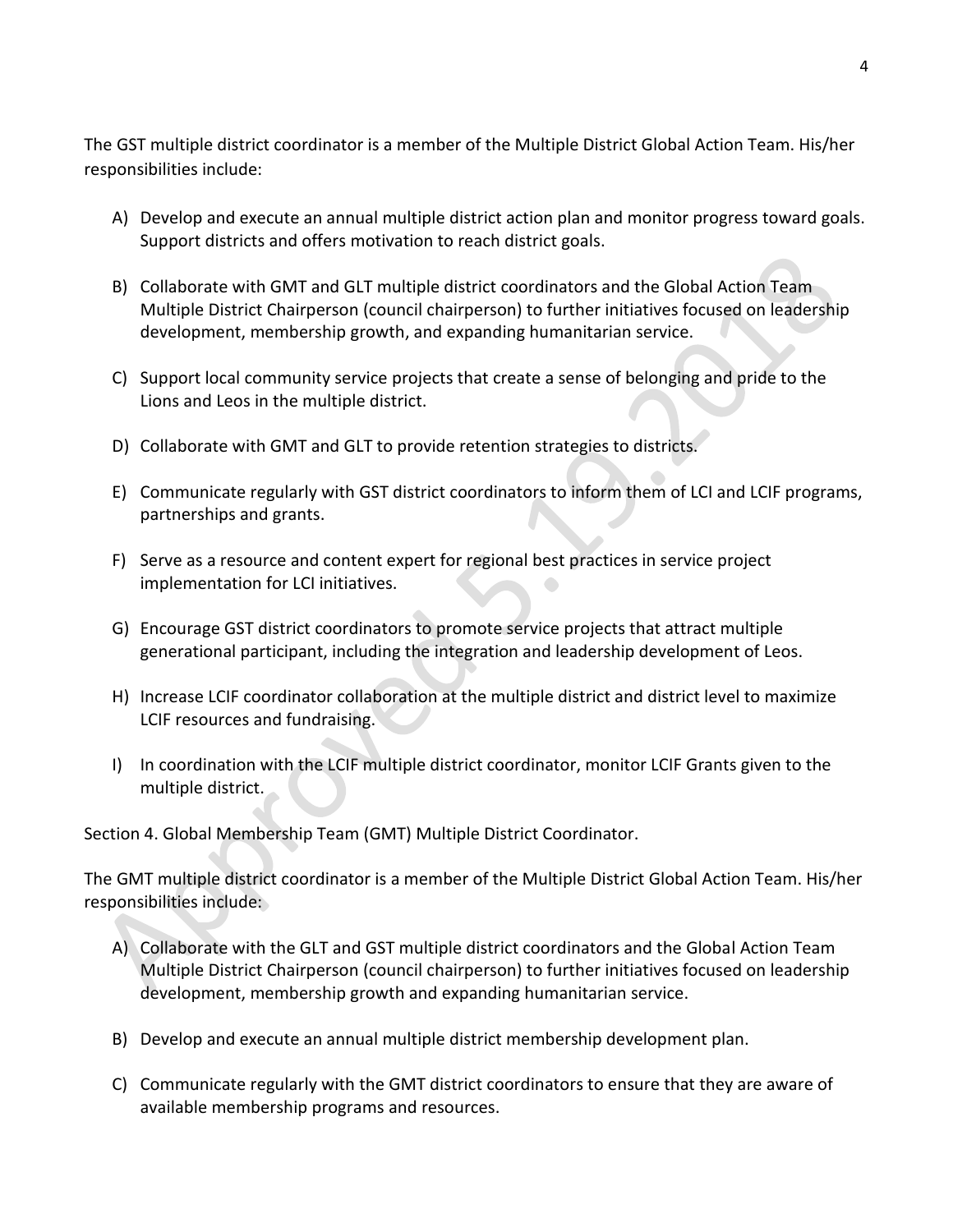- D) Monitor each district's progress towards membership goals. Offer motivation and support to help district reach their goals.
- E) Encourage GMT district coordinators to include diverse populations to participate in Global Action Team initiatives.
- F) Respond quickly to prospective member leads provided by LCI, track recruitment and provide status report of the lead.
- G) Complete requirements and submit applications to receive multiple district funding from LCI for membership development activities.
- H) Provide retention strategies to districts in collaboration with GLT and GST multiple district coordinators.
- I) Motivate districts to charter specialty clubs

Section 5. Global Leadership Team (GLT) Multiple District Coordinator.

The GLT multiple district coordinator is a member of the Multiple District Global Action Team. His/her responsibilities include:

- A) Collaborate with your GMT and GST multiple district coordinators and Global Action Team Chairperson (council chairperson) to further initiatives focused on leadership development, membership growth and expanding humanitarian service.
- B) Develop and execute an annual multiple district leadership development plan.
- C) Communicate regularly with GLT district coordinators to ensure they are aware of leadership development programs and resources available.
- D) Provide ongoing motivation to and monitors progress of GLT district coordinators, zone chairpersons and club leadership to achieve leadership development goals.
- E) Encourages GLT district coordinators to include diverse populations to participate in Global Action Team initiatives.
- F) Promote leadership development opportunities that encourages participation all levels of the association.
- G) Organize and facilitate instructor-led and web-based training in coordination with LCI.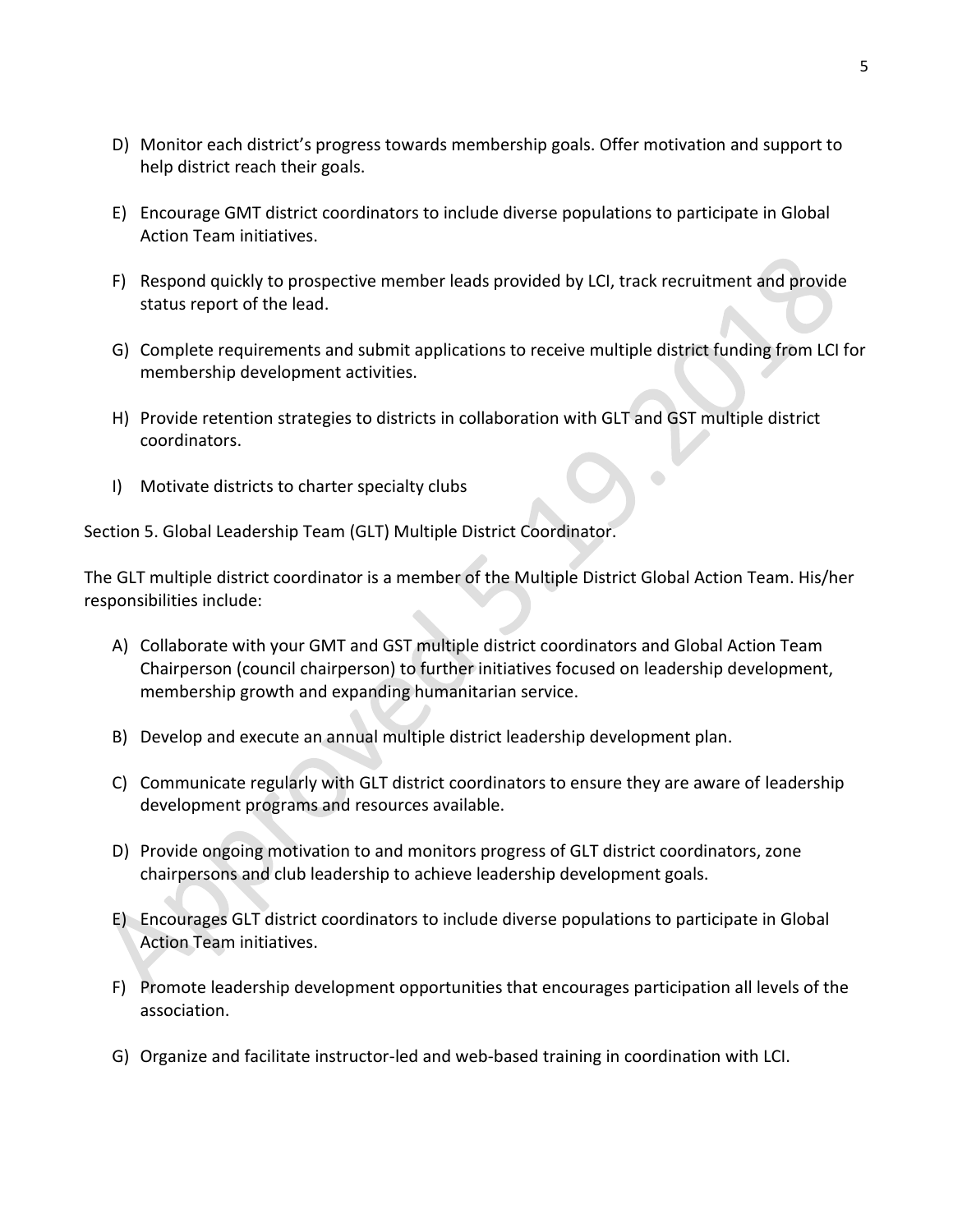- H) Collaborate with GMT and GST multiple district coordinators to provide retention strategies to districts.
- I) Include diverse populations to participate in Global Action Team initiatives.
- J) Identify potential and new leaders to participate in service, membership and leadership development opportunities.
- K) Complete requirements and submits applications to receive multiple district funding from LCI for leadership development activities.

Section 6. LCIF Multiple District Coordinator.

The LCIF Multiple District Coordinator is appointed by the LCIF chairperson and LCI president to serve a three-year term. This position serves as an ambassador for Lions Clubs International Foundation and reports directly to LCIF Area Leaders, LCIF Board of Trustees, and the LCIF chairperson. His/her responsibilities include:

- A) Be familiar with LCIF initiatives and educate Lions within the multiple district on the various grants and projects supported by LCIF. Assist district governors with grant applications to LCIF, as needed.
- B) Promote foundation initiatives in multiple district publications, during district and multiple district events and to the public at large.
- C) Ensure that LCIF-funded projects within the multiple district receive proper promotion and follow grant-criteria guidelines.
- D) Encourage all Lions within the multiple district to contribute to LCIF and promote recognition programs as incentives to donate to LCIF.
- E) Identify potential major gift donors, local foundations, corporations, and businesses with the potential to support LCIF and, and when appropriate, be involved in the gift-request process.
- F) Assist with the submission of LCIF funds, MJF applications, and other donation information when necessary.
- G) Report progress quarterly to the area LCIF Trustee.
- H) Identify, recruit and train a Lion in each district to serve a three year term as the LCIF district coordinator.

ARTICLE IV - MULTIPLE DISTRICT COMMITTEES.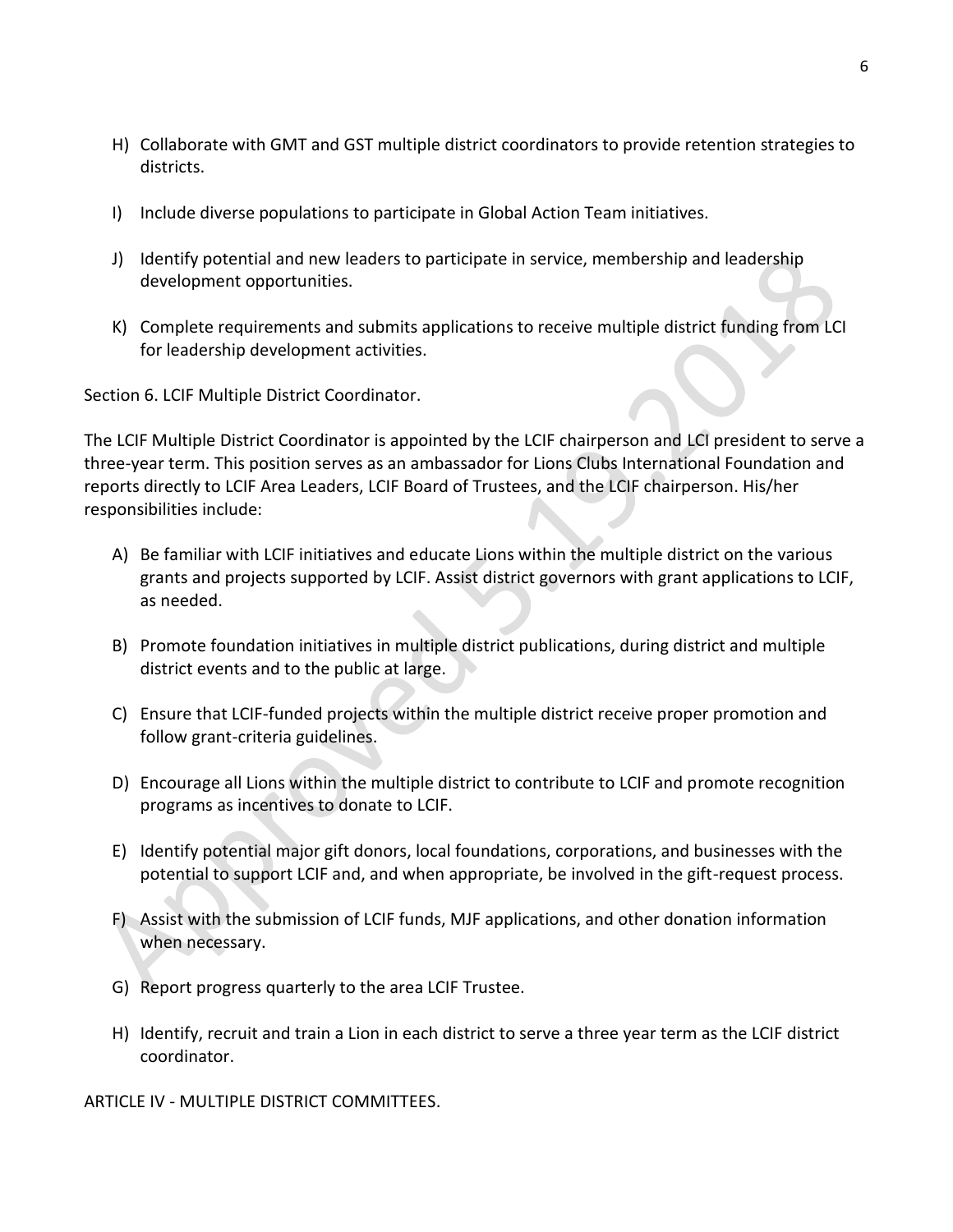Section 1. Credentials Committee.

The Credentials Committee of the multiple district convention shall be composed of the current district governors, first and second vice district governors and cabinet-secretary treasurers. The chairperson of this committee shall be the council chairperson. Each such Credentials Committee shall have the powers and perform the duties set forth in ROBERT'S RULES OF ORDER, NEWLY REVISED.

Section 2. Multiple District Global Action Team.

Chaired by the council chairperson and includes the GMT multiple district coordinator, GST multiple district coordinator and GLT multiple district coordinator. Develops and initiates a coordinated plan to help expand humanitarian service, achieve membership growth, and develop future leaders within the multiple district. Meets regularly to discuss the progress of the plan and initiatives that may support the plan. Collaborates with area leaders and members of district Global Action Teams to share best practices, achievements and meet challenges.

Section 3. Multiple District Convention Committees.

The Council of Governors shall appoint, designate the chairperson of, and fill any vacancies occurring in the following multiple district convention committees: Resolutions, Nominations, Elections, Constitution and By-Laws, Rules and International Convention. Each sub-district shall have at least one representative on each such committee. These committees shall perform such duties as the Council of Governors shall designate.

Section 4. Other Council Committees.

The Council of Governors may create and appoint such other committees and positions as it deems necessary and appropriate for efficient operation of the multiple district.

ARTICLE V - MEETINGS OF THE COUNCIL.

Section 1. Council Meetings.

The Council of Governors shall hold a regular meeting within sixty (60) days after the date on which the district governors officially take office, and such other meetings as it deems advisable. The council chairperson, or the secretary at the chairperson's direction, shall issue a written call for each meeting of the Council of Governors, with the time and place to be set out in the call and to be determined by the chairperson. The date of any meeting except the first, which shall be set by the chairperson, shall be determined by the Council of Governors.

Section 2. Alternative Meeting Formats.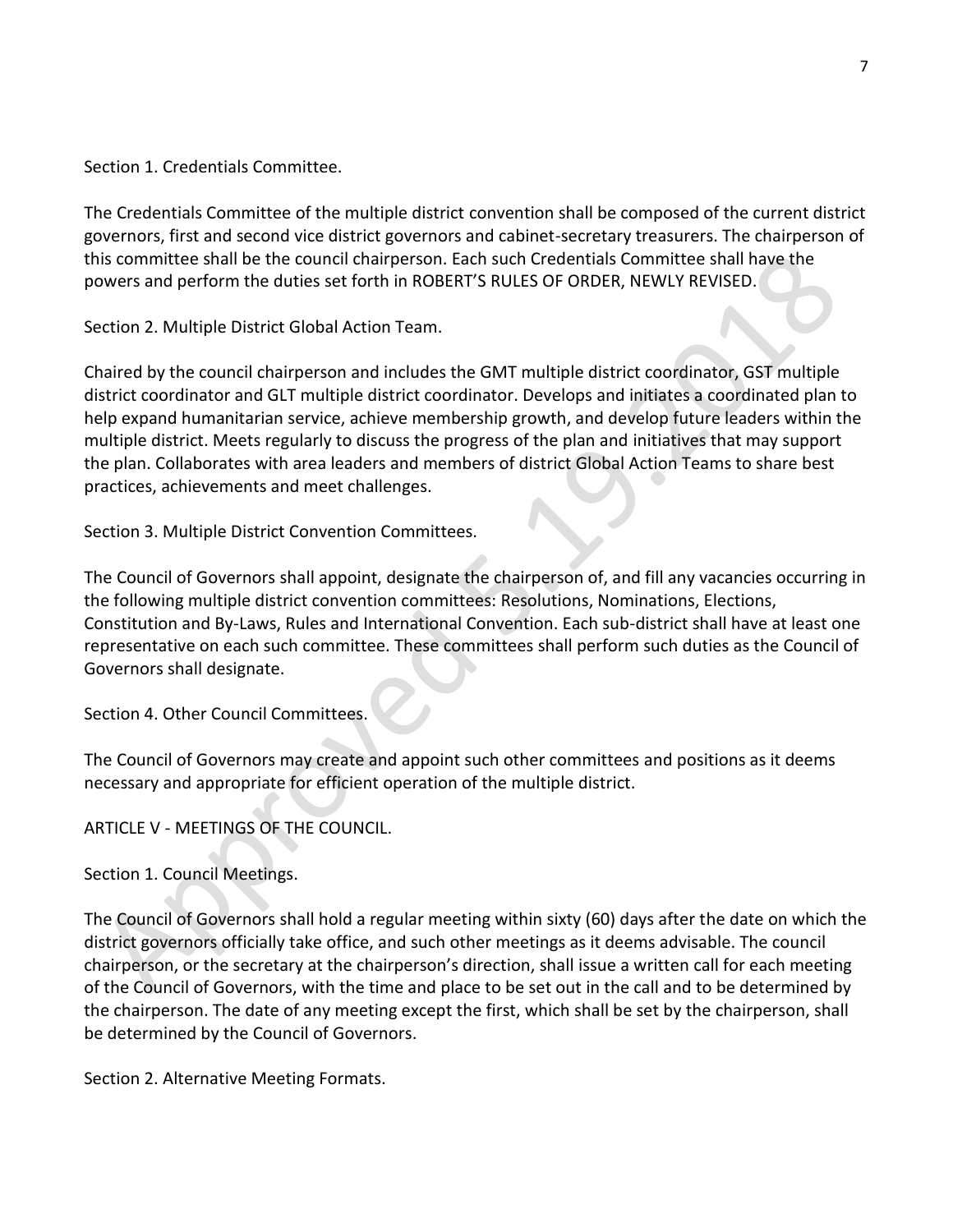Regular and/or special meetings of this council may be held through the use of alternative meeting formats, such as teleconference and/or web conference. Such action may be initiated with approval of the majority of the Council of Governors

Section 3. Quorum.

The personal presence of a majority of the Council of Governors shall constitute a quorum at any meeting.

Section 4. Business Transacted by Mail or Electronic Means.

This Council of Governors may transact business by mail (including letters, electronic mail, facsimile transmission, or cable), provided that no such action shall be effective until approved in writing by twothirds (2/3) of the entire number of the members of the council of governors. Such action may be initiated by the Council Chairperson or any three (3) members of said council.

## ARTICLE VI - MULTIPLE DISTRICT CONVENTION.

Section 1. Convention Site Selection.

- A) Clubs desiring to act as hosts for the Multiple District Convention shall make application on forms to be supplied by the Multiple District Secretary, to the Council at least six (6) years in advance of the date of the convention to be hosted. The Council will appoint a committee from amongst the Governors, one from each of South Dakota, North Dakota, and Saskatchewan, but excluding the Governor of the District that will be hosting the convention, to investigate the capabilities and facilities of the club or clubs and the proposed host city or cities for handling the convention. This committee will make recommendationsto the Multiple District Convention five (5) years prior to the date of the convention in question. At each Multiple District Convention, the site of the convention five (5) years later will be decided by ballot or acclamation of Convention delegates as conditions indicate after the Council has presented the report on their investigation insession.
- B) The Chairperson or Co-Chairperson of a Multiple District Convention Committee shall attend at Council's request at least one meeting of the Council held in the year prior to the respective Convention to act as an observer and obtain advance information regarding the requirements of planning a convention. Upon the request from the Council Chairperson, the Convention Committee Chairperson shall submit for Council approval a written report that describes the general plans, program and budget of the respective convention. At the request of the Council, the Convention Chairperson (or a representative) shall also attend any Council Meeting to present said report in person. Expensesforthis attendance will be authorized by the Council in accordance with Article VI following.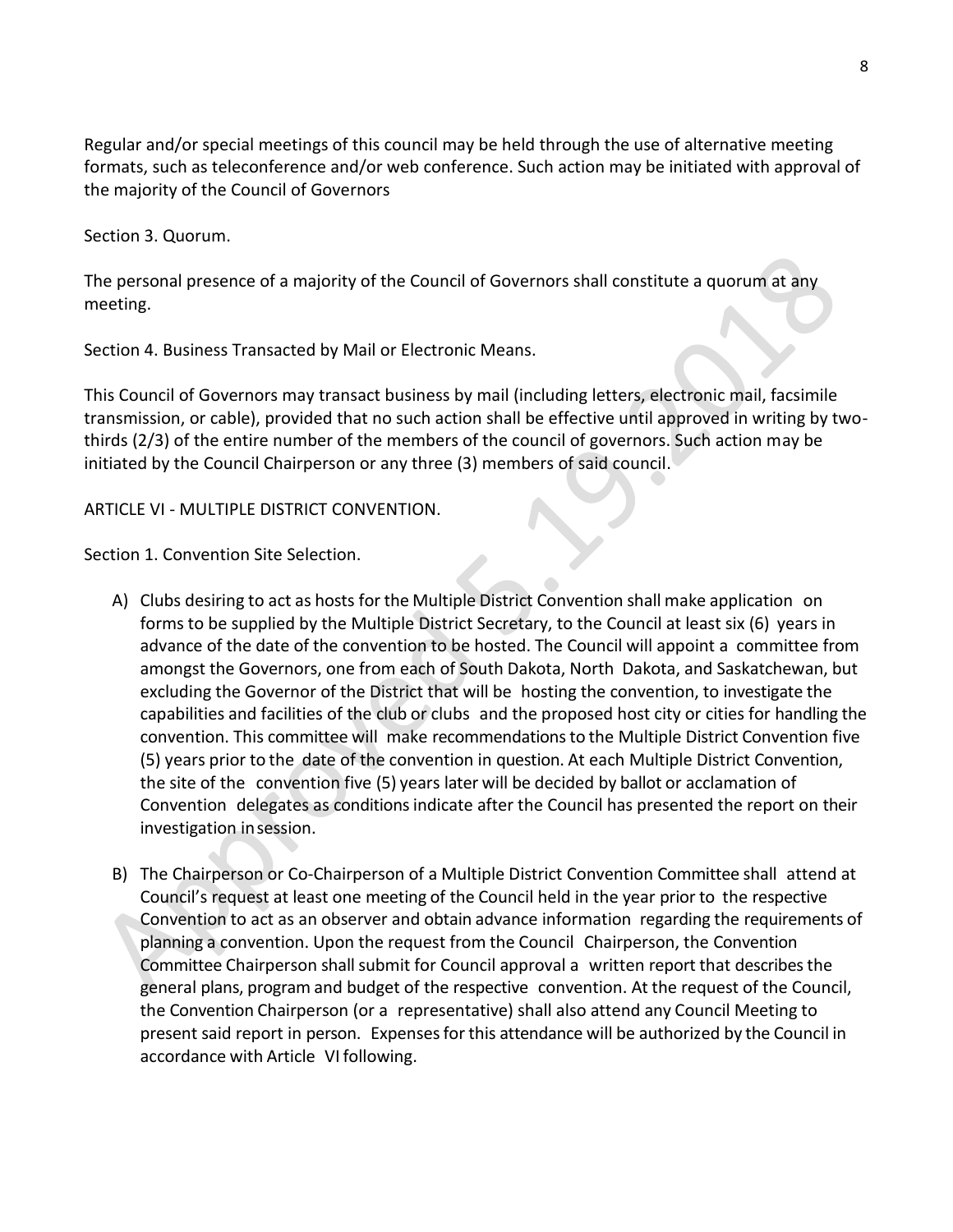C) The Convention Chairperson or Co-Chairperson shall furnish a final report of the convention to the Multiple District Secretary and Treasurer by no later than August 1st following the close of the convention. This report shall include complete and detailed information asto convention receipts and disbursements, registrations, special features, and such other information and on such form as the Council may provide.

Section 2. Official Call.

The Council of Governors shall issue an official printed call for the annual multiple district convention not less than thirty (30) days prior to the date fixed for holding the same, stating the place, day and hour thereof

Section 3. Site Change.

The Council of Governors shall retain, and have, absolute power to change at any time, for good reason, the convention site chosen by a multiple district convention, provided that such convention site shall be located within the boundaries of the multiple district, and neither the Council of Governors nor the multiple district nor any sub-district or sub-districts shall incur any liability thereby to any club or sub-district. Notice of this site change shall be furnished in writing to each club in the multiple district no less than sixty (60) days prior to the convening date of the annual convention.

Section 4. Officers.

The members of the Council of Governors shall be the officers of the annual multiple district convention.

Section 5. Order of Convention Business.

The multiple district Council of Governors shall arrange the order of business for the multiple district convention, and the same shall be the order of the day for all sessions.

- A) The regular order of business as shown on the program will be strictly adhered to and new business will be in order only where so scheduled in the regular program;
- B) No person, exclusive of those who have been assigned by the Convention Committee for speeches and discussions, shall be neither allowed to speak more than twice, nor be permitted to speak more than three minutes each time on any subject, without consent of the Convention delegates;
- C) Resolutions shall not be read from the floor. All proposed resolutions must be submitted to the Chairperson of the Resolutions Committee by a time and in a format determined and so advertised by the Council;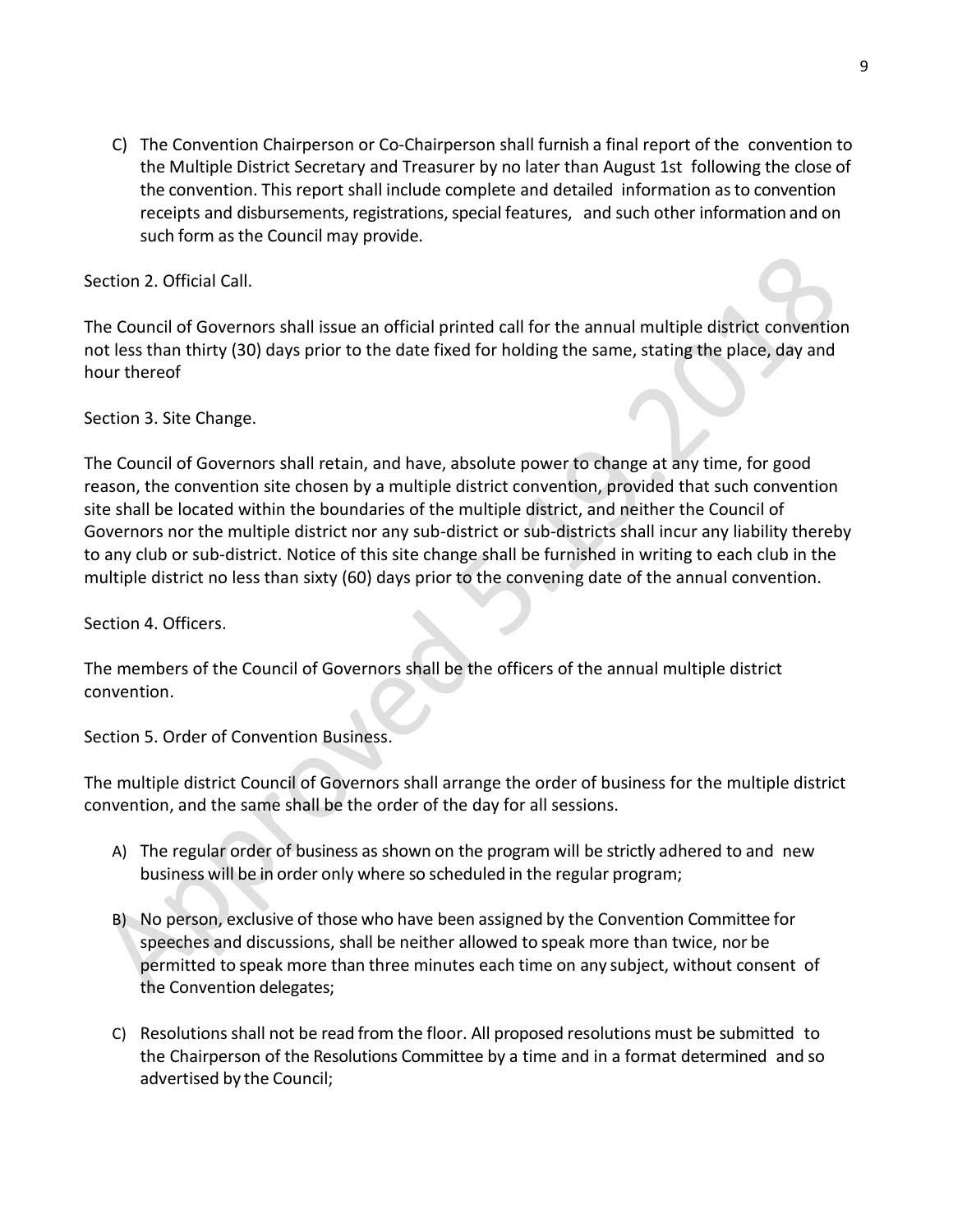- D) Delegate credentials must be in the hands of the Credentials Committee by a time determined and so advertised by the Council;
- E) Entriesfor Multiple District contests (e.g. Most Lion Miles, Club of the Year, etc.) must be in the hands of the Convention Contests Committee Chairperson by a time determined and so advertised by the Council;
- F) All delegates are expected to be in attendance at all business sessions and each is encouraged to take an active part in the business affairs of the Convention and to vote when called upon to do so.

Section 6. Rules of Order and Procedure.

Except as otherwise specifically provided in this constitution and by-laws, or in the rules of procedure adopted for a meeting, all questions of order and procedure in any convention, any meeting of the Council of Governors, or multiple district committee shall be determined by ROBERT'S RULES OF ORDER, NEWLY REVISED.

Section 7. Sergeant-at-Arms.

A convention sergeant-at-arms and such assistant sergeant-at-arms as it deems necessary shall be appointed by the Council of Governors.

Section 8. Official Report.

Within sixty (60) days after the close of the multiple district convention, an official report shall be forwarded to Lions Clubs International and each club in the multiple district by the Council of Governors, or, at its direction, by the council secretary.

Section 9. Sub-District Convention.

A meeting of the registered delegates of a sub-district in attendance at a multiple district convention may constitute the annual convention of said sub-district. The Rules of Order for South Dakota, North Dakota, or Saskatchewan Breakfasts, hereinafter referred to, as "Breakfasts" shall be the same as those for Convention business sessions.

- A) The Chairperson for each Breakfast shall be designated by agreement between the respective District Governors.
- B) At the discretion of the Breakfast Chairperson, the Multiple District Convention Committee shall provide a recording secretary to note proceedings of each respective Breakfast; such proceedings to be a part of the Multiple District Convention Proceedings published by the Multiple District Secretary as set forth in the Multiple District Constitution.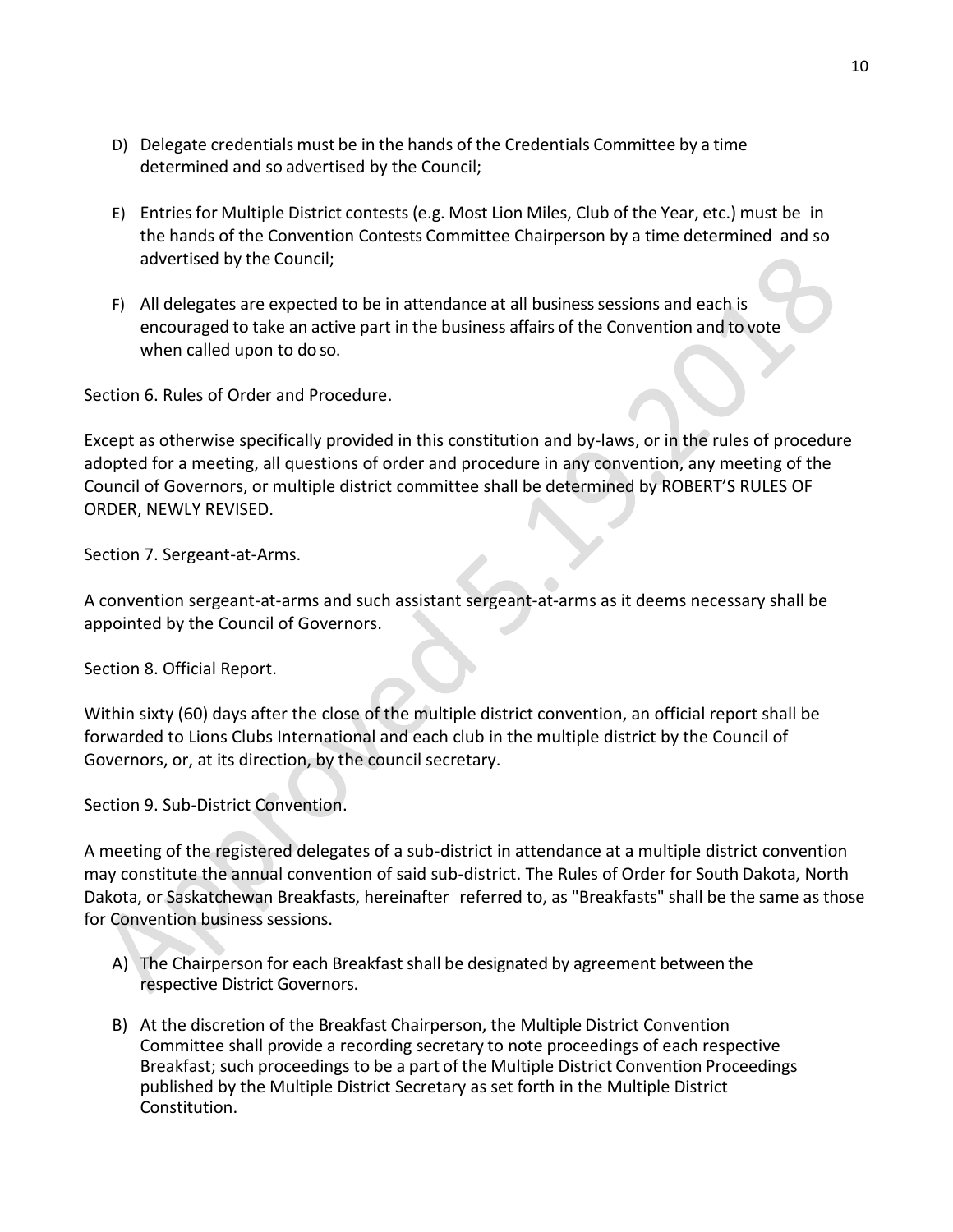- C) Nominations and voting for the next District Governor and/or Vice District Governor (if not already elected) as provided for in the Multiple District Constitution, and seconding speeches pertaining thereto, will take place only at the respective Breakfasts.
- D) Each respective Breakfast is permitted to conduct such other business as the Chairperson permits, provided same is in the best interests of the District or Districts represented, the Multiple District, and Lions Clubs International

Section 10. Voting Procedures.

- A) All voting on matters at the Business Sessions and the Breakfasts shall be done by voice or standing vote of the certified delegates present; certification being as set forth in the Multiple District Constitution and these By-Laws. A roll call or secret ballot may be directed by the meeting chairperson if conditions warrant, or may be requested by a motion duly seconded and passed by a majority vote of registered delegates present.
- B) In cases of secret ballots, votes are to be collected by tellers appointed by the Chairperson of the session or by the Chairperson of the Election Committee. Ballots are to be issued only to qualified delegates and are to be deposited in proper receptacles for collective counting by tellers on completion of the balloting procedure. No voting by proxy shall bepermitted.
- C) A delegate shall be a member in good standing in a club in good standing. A member in good standing must have paid their club all charges that are due to the club. A club in good standing must have paid all per capita assessments due to its' respective District and all other sums due it's District or Lions Clubs International unless the total amount in arrears does not exceed \$50.00, are lessthan 60 days old or are in dispute.
- D) All persons who wish to be certified as a voting delegate or non-voting alternate delegate must pay the full or partial registration fee and complete the registration process as established for the convention before his/her credentials may be certified.
- E) The result of any election for office or convention site shall be announced by or under the direction of the Council Chairperson. The number of votes cast shall not be made public but may be obtained by any voting delegate from the Chairperson of the Credentials Committee or the Council Secretary-Treasurer. Challenge of election results or recount demand must be made within one hour after the close of the Business Session in which balloting took place; otherwise same will not be honored

## ARTICLE VII - MULTIPLE DISTRICT FINANCES

Section 1. Regular Per Capita Assessments.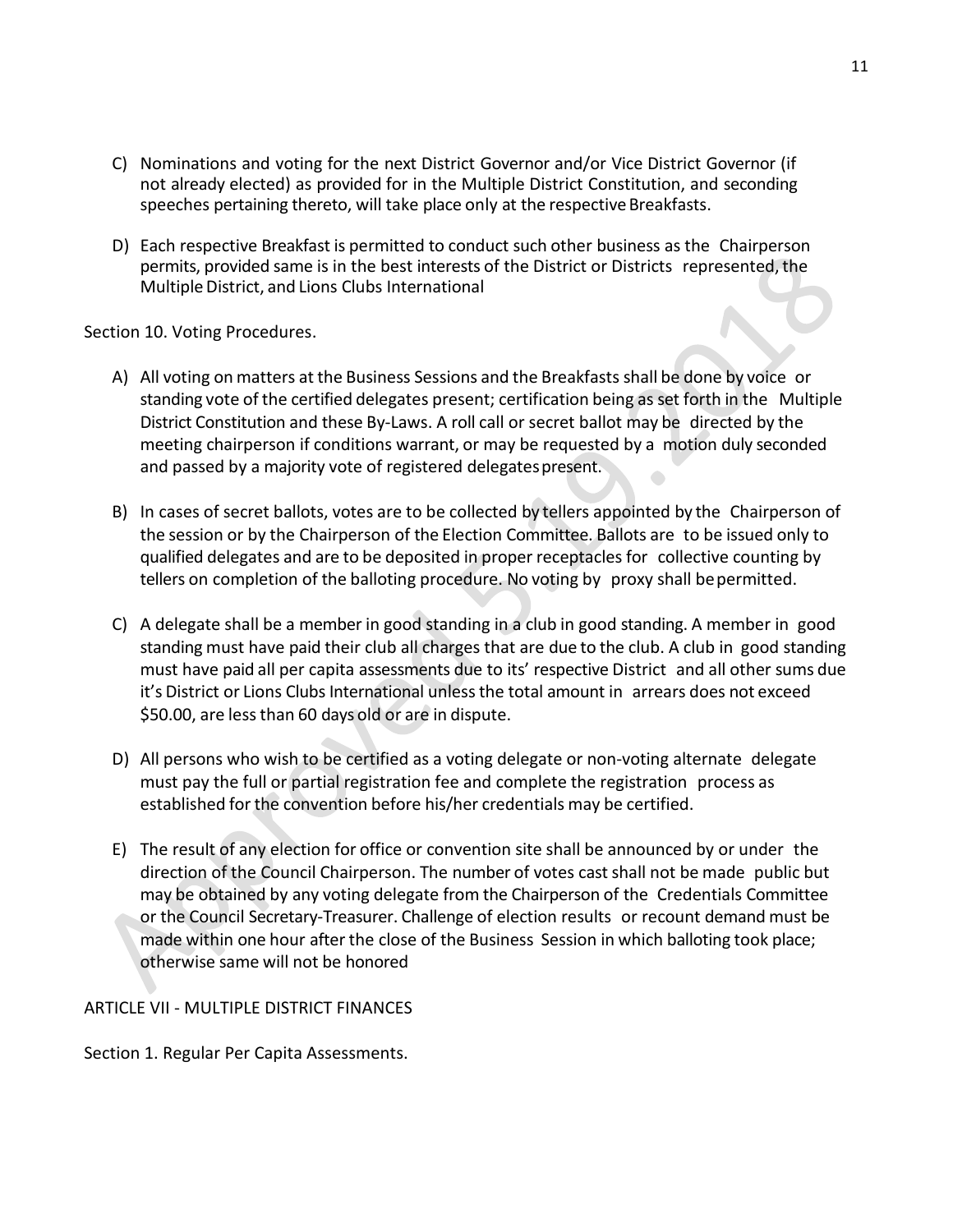Each District Cabinet Secretary/Treasurer shall remit to the Council Treasurer, in US funds, a regular annual per capita assessment in two installments as follows:

2016-2017 US\$4 per member (payable July 1, January 1) 2017-2018 US\$5 per member (payable July 1, January 1)

Per capital assessments beyond 2017-2018 will remain at the 2017-2018 level until such time as they are amended.

The basis for these two remittances will be membership as reported by Lions Clubs International as of June 30, and December 31 respectively prior to above dates. When the reserves of undesignated funds reach a level of 60% of the previous year's expenses, the Council of Governors shall make a recommendation of a dues increase to the membership of the Multi-District, to restore within three (3) years the undesignated funds to 70% of the third years' expenses, which shall be voted on at the next Multi-District Convention

#### Section 2. Special Assessments.

The MD5 Council of Governorsshall be empowered to levy a late payment charge at a rate not to exceed the maximum amount permitted by law (1.75% per month, 21% annually – current rate) on the unpaid balances of MD5 Dues. The late payment charge will take effect 30 days after the MD5 Dues are issued. Such charge will be assessed on the 15<sup>th</sup> day of each month.

Section 2. Multiple District Convention Advance.

An appropriation from the Multiple District as approved by the Council based on a detailed budget presented to the Council by the Convention Chairperson or Co- Chairperson, shall be made available to the club hosting a Multiple District Convention. The Multiple District Treasurer may advance up to \$5,000.00 of the approved appropriation to the host club at any time after the Council Fall meeting, two years preceding the respective convention, when and if requested by the host club. Additional advances to the host club may be made upon approval of the Council. Upon receipt of the final report on said convention as herein before provided, the Multiple District Treasurer may issue payment of the balance of the approved appropriation and which is indicated by this itemized report as being justly due and payable to the host club. Any unexpended balance of any advances from this fund made to the host club shall revert to the Council Treasurer and shall be returned to the Multiple District. Under conditions of extreme emergencies, the Council Treasurer may issue sums from the Multiple District in excess of the approved appropriation if authorized by two-thirds majority vote of all members of the Council

Section 4. Council Secretary and Council Treasurer Honorarium.

At its' first meeting following the Multiple District Convention, the Council will establish the honorarium and expense allowance to be made to the Council Secretary and Treasurer; such allowance being commensurate with the services to be required and anticipated expenses.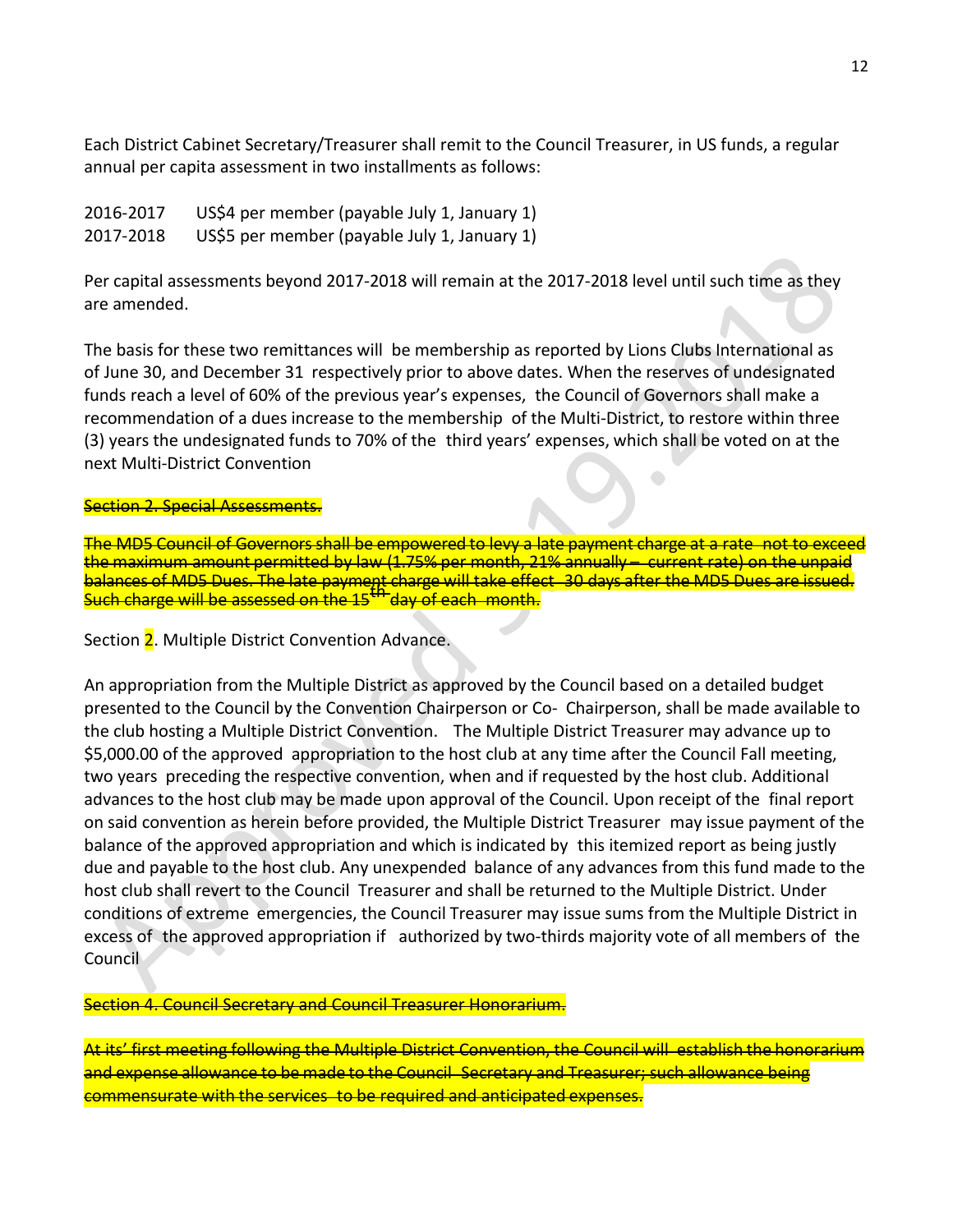Section 53. Expense Allowance for Members of Council.

Allowances from Multiple District funds will be made for expenses incurred by the Council Secretary and Treasurer, and such other persons that might be authorized by the Council to attend the Multiple District Convention, meetings of the Council, and any such assignments as designated by the Council, at the rates for travelling, day accommodation and meals in accordance with the rates determined by the Council of Governors at the First Council Meeting of the Fiscal Year and not to exceed the Rules of Audit of Lions Clubs International currently in effect for District Governors.

Section 64. Expense Allowance for Special Council Meetings.

Allowances for District Governors attending special Council meetings when authorized by the Council, will be paid out of Multiple District funds at the same rates set out in Section 5 above.

Section  $\frac{7}{5}$ . Expense Allowance for LCI International Convention.

When approved by the Council, allowances for the Secretary and or Treasurer and incoming Council Chairperson to attend the Lions Clubs International Convention will be paid from Multiple District funds in accordance with the International Rules of Audit except as provided in the Multiple District Policy and Procedures Manual. Funds approved by the Council for each attendee will be limited to a maximum of \$1,000 to attend the International Convention held within the North American Continent and a maximum of \$1,500 to attend the International Convention held outside the boundaries of the North American Continent. This allowance must be taken for attendance at the Lions Clubs International Convention of the current year.

ARTICLE VIII – ENDORSEMENT FOR INTERNATIONAL DIRECTOR AND THIRD VICE PRESIDENT

Section 1. Intent for Seeking Multiple District Endorsement.

Subject to the provisions of the Lions Clubs International Constitution and By-Laws, any member of a Lions Club in the Multiple District seeking endorsements at Conventions of his/her District and the Multiple District as a candidate for the office of International Director or Third Vice President shall:

- A) Deliver (by mail or in person) written Notice of Intention to seek such endorsement to the District Governor of his/her District, and the Multiple District Secretary no less than thirty (30) days prior to the convening date of the District or Multiple District Convention at which such question of endorsement is to be voted upon; and,
- B) Deliver with said Notice of Intention, evidence of fulfillment of the qualifications for such office set forth in the Lions Clubs International Constitution and By-Laws.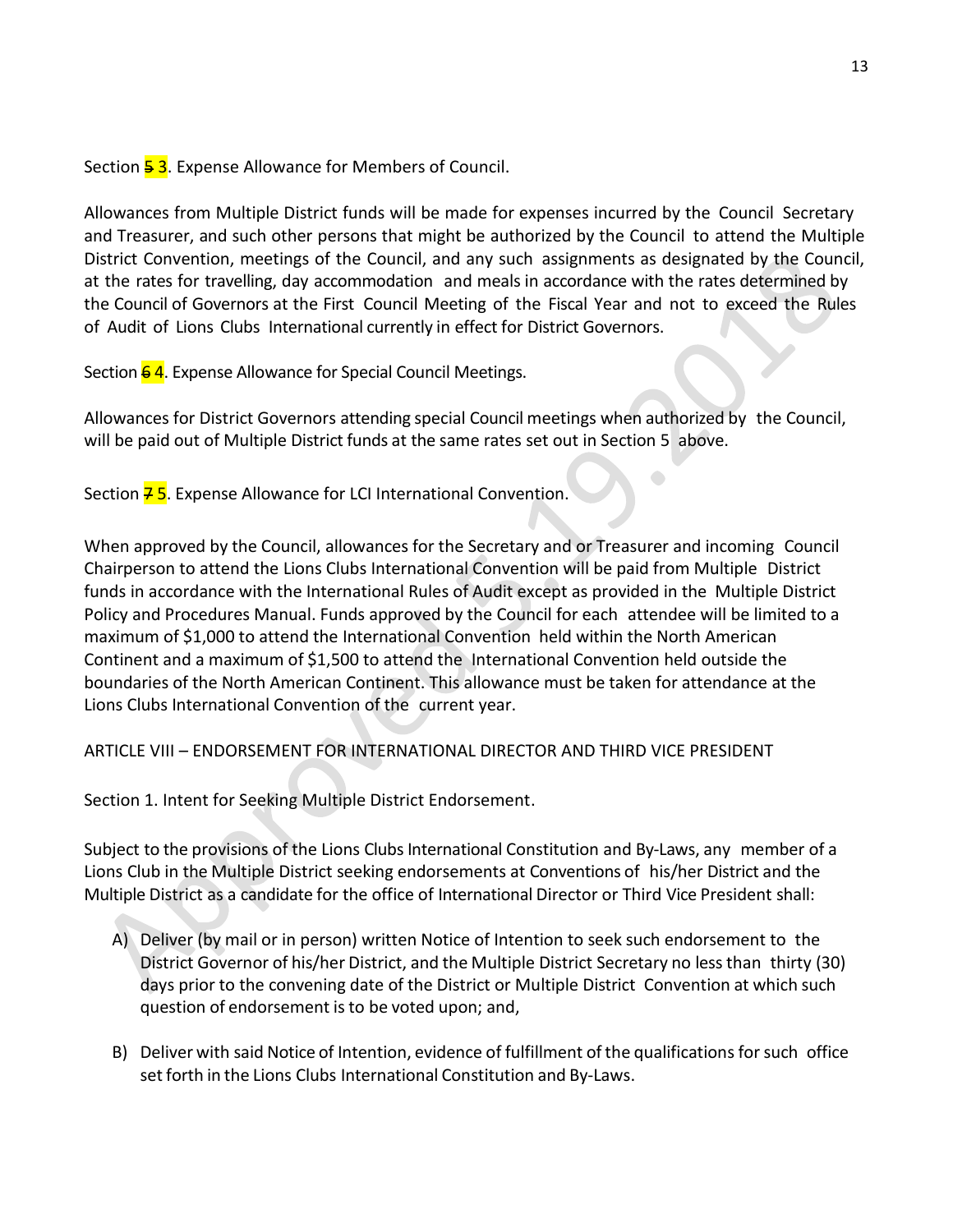Section 2. Nominating Committee Action.

Each Notice of Intention, so delivered, shall be transmitted forthwith by the District Governor or the Multiple District Secretary, as the case may be, to the Nominating Committee of the respective Convention, which shall review and perfect the same by obtaining from each prospective candidate any additional evidence of such intention and qualifications as may be necessary under the Lions Clubs International Constitution and By-Laws, and shall place in nomination at the respective Convention the name of each such prospective candidate who has fulfilled said procedural and Constitutional requirements.

Section 3. Nominating Speeches.

Each such nominee for endorsement shall be entitled to a speech or speeches of no more than ten (10) minutes duration, including the moving, seconding and candidate speeches.

 $\bullet$ 

Section 4. Voting Procedures.

The vote on the question of endorsement shall be by secret ballot. The nominee receiving a majority of the votes cast shall be declared endorsed (elected) as the candidate of the respective Convention. In the event of tie vote, or failure of one nominee to receive the required majority, on any ballot, balloting shall continue with respect to the two nominees only who received the largest number of votes on the previous ballot until one receives the required majority of the votes cast. If, after two succeeding ballots, results remain tied, then and only then, the endorsed international candidate shall be chosen by lot in a manner prescribed by the presiding officer. In the event, there shall be only one nominee seeking the endorsement, the name of the nominee shall be on the ballot and the second question on the same ballot shall be "No candidate endorsed."

Section 5. Certification of Endorsement.

Certification of endorsement by the respective Conventionsshall be made in writing to the Lions Clubs International by the District and Multiple District officials designated, and in accordance with the requirements therefore set forth, in the Lions Clubs International Constitution and By-Laws. Section 6. Validity of Endorsement. No endorsement of any candidacy of any member of a Lions Club in this Multiple District shall be valid unless and until the Provisions of this Article VII have been met

ARTICLE IX – MISCELLANEOUS.

Section 1. Compensation.

No officer shall receive any compensation for any service rendered to this multiple district in his/her official capacity with the exception of the council secretary-treasurer or secretary and treasurer whose compensation, if any, shall be fixed by the Council of Governors.